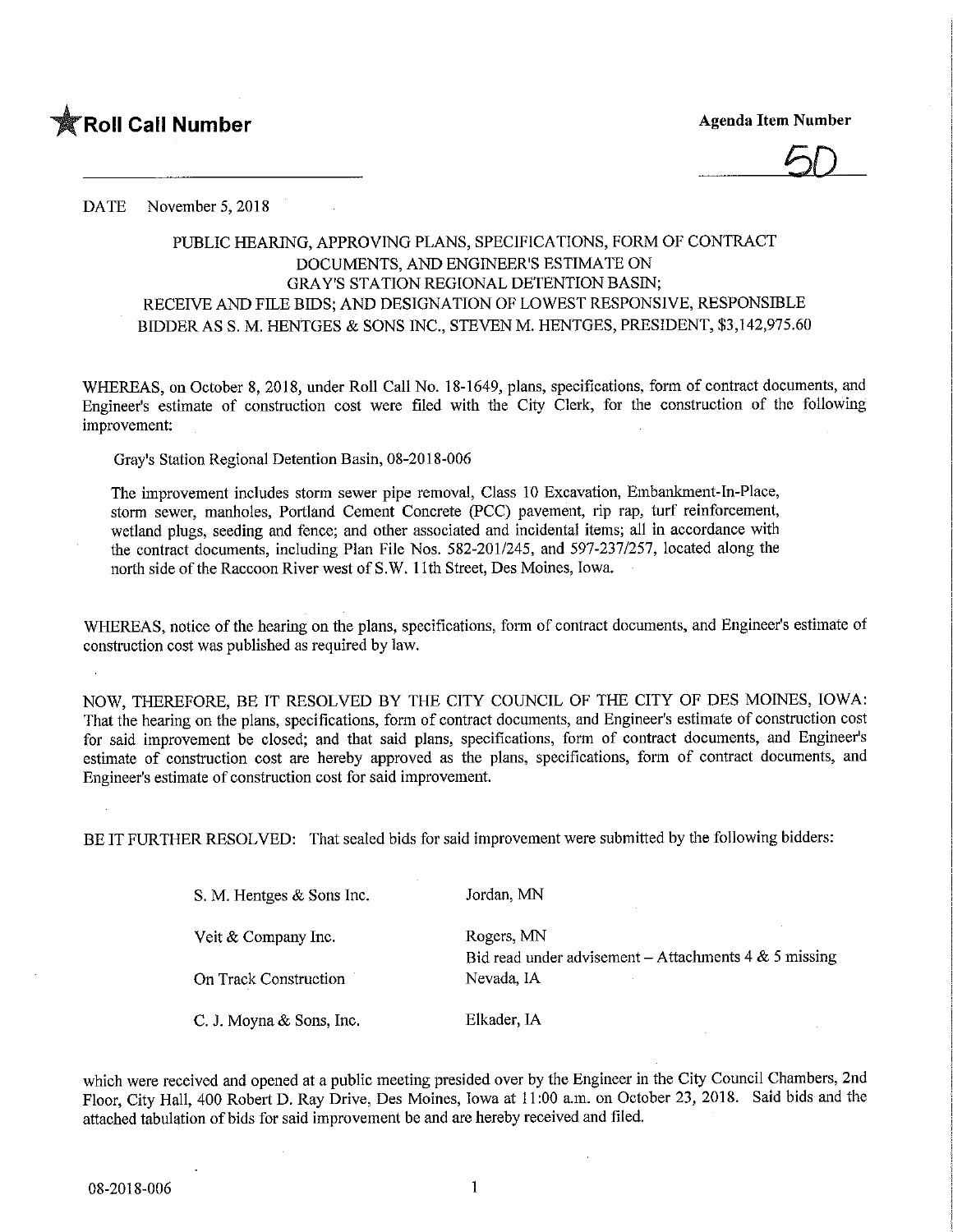

DATE November 5, 2018

BE IT FURTHER RESOLVED: That the Des Moines City Engineer, as the Engineer, has determined that the lowest responsive, responsible bid for the construction of said improvement was submitted by S. M. Hentges & Sons Inc., Steven M. Hentges, President, 650 Quaker Avenue, Suite 200, Jordan, MN, 55352 in the amount of \$3,142,975.60, and said bid be and the same is hereby accepted.

BE IT FURTHER RESOLVED: That the bid security of the unsuccessful bidders be and is hereby authorized and directed to be returned in accordance with the Instructions to Bidders.

BE IT FURTHER RESOLVED: That the Engineer is hereby directed to secure execution by the lowest responsible, responsive Bidder and its surety of the contract documents in the form heretofore approved by this Council; that the Engineer is directed to thereafter present said contract documents to this Council for approval and authorization to the Mayor to sign; and that no contract shall be deemed to exist between the City of Des Moines and said Bidder until said contract has been executed by the Bidder, and shall have been approved by this Council and executed by the Mayor and attested to by the City Clerk.

BE IT FURTHER RESOLVED: That the City Council hereby authorizes the necessary road closures for the Project.

(City Council Communication Number  $\sqrt{8.539}$  attached.)

Moved by to adopt.

FORM APPROVED:

Kathleen Vanderpool Deputy City Attorney

 $\leq h$ 

FUNDS AVAILABLE Robert L. Fagen

Des Moines Finance Director

Funding Source: 2018-2019 CIP, Page Storm - 8, Gray's Station Detention Basins, SM135, Being: \$500,000 State Revolving Loan Sponsored Project Funds, CWSRF No. CS192; \$5,000 Prairie Meadows Community Betterment Grant; and the remaining \$2,637,975.60 Storm Water Utility funds

| <b>COUNCIL ACTION</b> | <b>YEAS</b> | <b>NAYS</b> | <b>PASS</b> | <b>ABSENT</b>   | I, Diane Rauh, City Clerk of said City Council, hereby     |
|-----------------------|-------------|-------------|-------------|-----------------|------------------------------------------------------------|
| <b>COWNIE</b>         |             |             |             |                 | certify that at a meeting of the City Council, held on the |
| <b>BOESEN</b>         |             |             |             |                 | above date, among other proceedings the above was          |
| <b>COLEMAN</b>        |             |             |             |                 | adopted.                                                   |
| <b>GATTO</b>          |             |             |             |                 |                                                            |
| <b>GRAY</b>           |             |             |             |                 | IN WITNESS WHEREOF, I have hereunto set my hand            |
| <b>MANDELBAUM</b>     |             |             |             |                 | and affixed my seal the day and year first above written.  |
| <b>WESTERGAARD</b>    |             |             |             |                 |                                                            |
| <b>TOTAL</b>          |             |             |             |                 |                                                            |
| <b>MOTION CARRIED</b> |             |             |             | <b>APPROVED</b> |                                                            |
|                       |             |             |             |                 |                                                            |
|                       |             |             |             |                 |                                                            |
|                       |             |             |             |                 |                                                            |
|                       |             |             |             | Mayor           |                                                            |
|                       |             |             |             |                 | City Clerk                                                 |

08-2018-006

 $\overline{2}$ 

I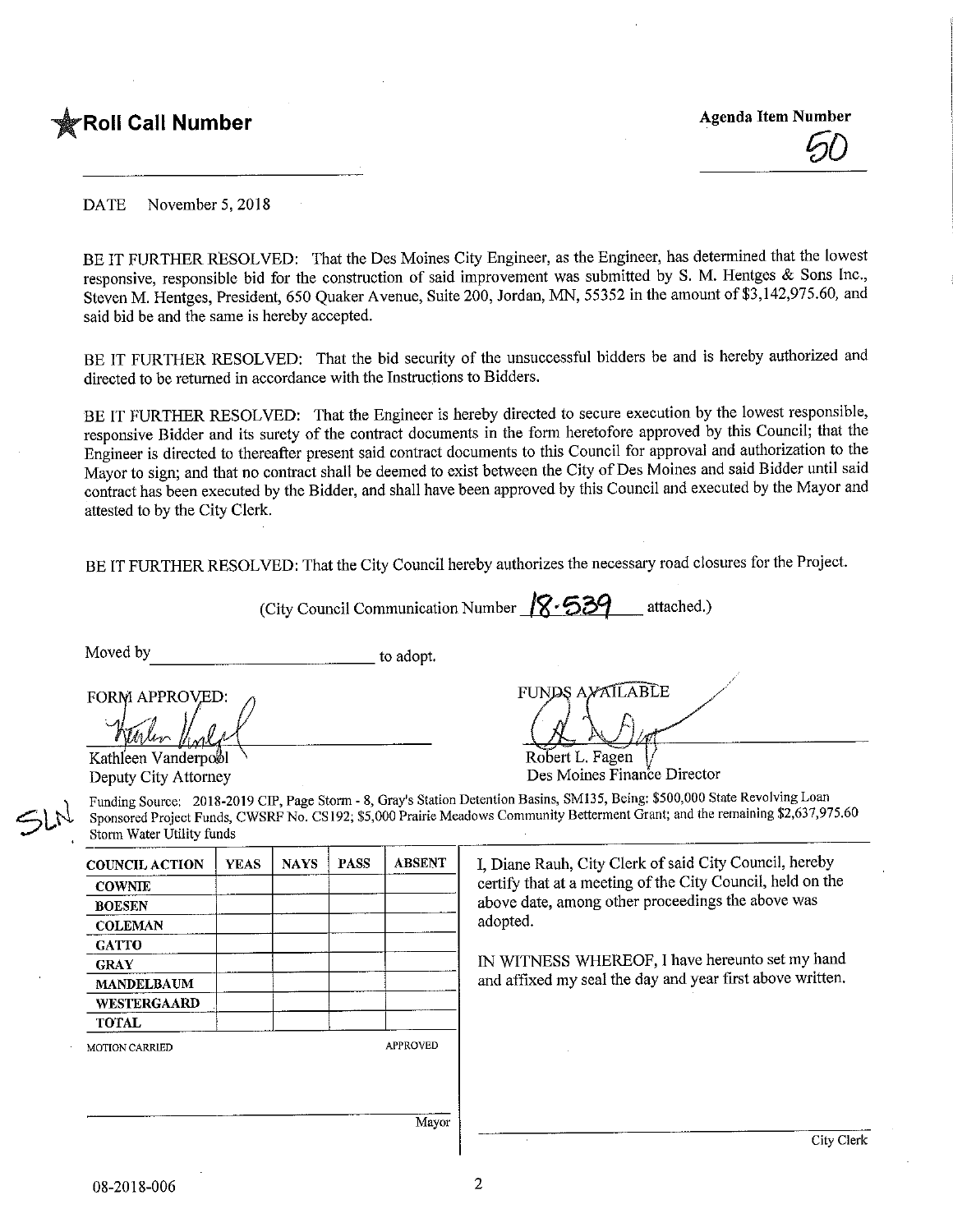DEPARTMENT OF ENGINEERINGCITY OF DESMOiNES, IOWA

 $\bf{8}$ 

**ITEM** 

 $\uparrow$ 

 $\overline{2}$ 

3

 $\overline{4}$ 

 $\mathbf{5}$ 

 $6^{\circ}$ 

 $\overline{7}$ 

Activity ID 08-2018-006

**QUANTITY**  1 LS 2021 CY 27255 CY 157240 CY 1233 SY 50 LF 220 LF 251 LF 40S LF 310 LF 26 LF 50 LF8 LF

TABULATED BY: T. BRADYCHECKED BY:APPROVED BY R.D. Komet

**DESCRIPTION** 

-ESTIMATE——

CONTRACTOR'S BID TABULATIONPROJECT: GRAY'S STATION REGIONAL DETENTION BAS!N

CLEARING AND GRUBBING BOTH SITES

 SUBGRADE PREPARATION, 12 IN. DEPTH STORM SEWER, TRENCHED, RCP, 15 IN. STORM SEWER, TRENCHED, RCP, 24 IN. STORM SEWER, TRENCHED, RCP, 36 IN. STORM SEWER, TRENCHED, RCP, 42 IN. STORM SEWER, TRENCHED, RCP. 48 IN. STORM SEWER, TRENCHED. RCP, 60 iN.STORM SEWER, TRENCHLESS, RCP, 36 IN. REMOVAL OF STORM SEWER. HDPE, 3" D!A

TOPSQ1L, ON - SITE BOTH SITESEXCAVATION, CLASS 10

REMOVAL OF RAILROAD TRACKS AND ROCK BALLAST

BID DATE: 10/23/13/eit Specialty Contracting C.J. Moyna & Sons S. M. Hentges & Sons Inc. On Track Construction& Waste ManagementElkader IA Jordan, MN Nevada, 1ARogers, MNBID SECURITY**BID SECURITY** BID SECURITYBID SECURITY10% Bid Bond 10% Bid Bond 10% Bid Bond 10% Bid BondBID PRICEBID PRICE**BID PRICE** BID PRICE $\overline{a}$ **UNIT** UNITUNITUNIT**UNIT** AMOUNT**PRICE** AMOUNT AMOUNTAMOUNTAMOUNT PRICE PRICE<u>PRICE</u> PRICE\$60,500,00 \$30,000.00 \$30,000.00 \$30,000.00 S35,OOO.QO \$35,OOO.OC \$30,000.00 \$37.900.00 537.900.0C \$60,500.00\*\*\*\*\*\*\*\*\*\*\* \$60,600.0<br>\$30.315.0 \$8.80 \$17,784.80 \$15.00 SS2.00 \$20.00 \$19.00 $9100,722.0$ \$53,315.0<br>179.883.0 \$40,420.0(899,399.0( \$13.00 \$6.00 \$163,530.00 \$3.50 \$7.80 3204,412.5[ \$7.50\$3.50 \$6.60395,392.5( 31.037,784.01\$7.60 34.05**4212.000.0** \$6.60 S5.20\$179,S83.Q( \$7.50 \$1.179.300.00 S62S,960.0( \$4.00 \$636,822.0(\$817,648.0[ \$7,398,00 \$3,699.00 \$2,466.00 \$6.00 S6.165.0f \$5.00 S3.00 \$2.00\$2,466.Q( \$5,350.01 \$4.00**97,992.0t**<br>45.550.0t \$3.699.0( S3,000.01\$48.00 \$2,400.00 33,000.01 \$107.00 \$111.00 \$60.0D S60.00SS.<br>SA 640.0 \$13,200.00 \$60.00 \$18,480,00 S20.13D.OI \$17.160.01 384.00 391.50 3112.00\$24,640.0( \$78.00#19,799.9<br>\$30.190.0 \$37,650.00 \$120.00 \$33,383,00 \$150.00 \$120.00 \$30,120.01\$120.00 \$30,120.0<br>\$62,424.0 £133.00 $0.0000$ \$40,160.0( \$33.383.0( \$122.00 \$49,776.00 \$164.00 \$180.00 \$150.00 \$S1,200.01\$155.00<br>\$170.00 \$164.00 \$177.00\$66,91ZO( \$161,070.01\$180.00 \$195.00\$73,440.01 \$177.450.0C\$62,424.01 \$154.700.0(\$152.00 \$138,320.00 \$175.00 \$159,250.0(\$170.00 \$272.00\$405.00 \$10,530.00 \$7,072.00 \$377.00 \$356.00 \$6,890.0( $5,250.0$  3265.00\$377.00  $x_2, 0, 0, 0, 0$ \$356.00 31.850.00ن<br>\$40,500.0 \$70,500.00 \$450.00 \$810.00 \$1,410.00 S22.500.01 \$58,500.D( \$92,500.0C\$450.00 S20.00\$810.00 \$13.00\$1.170.00 \$55.00\$144.00 \$440.00 \$10.00 \$80.00 \$160.01 \$30.00 $92.90.0$  $\frac{9+1}{2}$  $0.4000$ so ore onl **54.144.00** \$25.00\$2,800.01\$19.00\$27.00\$3,024.0(**\$30.00**  $^{4}$ \$2,128.01\$35.0037,210.01\$22.00£4.532.01 $***$  $\boldsymbol{\phi}$ \$40.00 $***$ \$45.00\$35.00\$64.00\$50.00\$2,250.0[32.025.01\$1,575.01\*\*\*\*\*\*\* S85.00\$9,775.01 $44.74.00$ \$54.00\$6,210.01\$85.00\$9,775.0( $\sim$ , $\sim$ \$450.00\$350.00\$25,650.01\$98.00\$5,5S6.0i9317.00 $919,009.0$  $5,900.0$ S2.300.01\$2,500.00\$2,500.0(S3.500.0i\$2.800.00S2.SOO.Oi32,300.00*W.U.LOU.* 313,000.0'\$3,800.00 $$10,200.0$  $93,100,00$ \*\*\*\*\*\*\* \$2,550,00**\*20,000.0** \$21,000.0'\$5,200,00\$26,000.0 $47.700.00$ **323,000.0** \$4,100.00\$30.000.0 $\bullet$ 5,500.00 \$5,200.00331,200.01 $\ddotsc$ *ex., pools*  $33.999.8$ \*\*\*\*,\*\*\*\* S23.200.0\$5,600.00*econ*  $\sim$ 323.200.0i\$5.750.00*DI COULD* 37,260.0\$8,100.00 $\downarrow$ <sub>0</sub>,  $\downarrow$ 00.0 \$7,500.00S7.500.0i $\ddot{ }$ **\*\*\*\*** \$7,300.01

| 14  | REMOVAL OF STORM SEWER, RCP, 24" DIA                               | 112 LF          | \$25.00     | \$2,800.00   | 219.00      | \$2,120.00   | \$27.UU     | \$3,024.00   | DOU.UU      | და,ახს. სს   | <b>DIO.UU</b> | pz,u io.uu   |
|-----|--------------------------------------------------------------------|-----------------|-------------|--------------|-------------|--------------|-------------|--------------|-------------|--------------|---------------|--------------|
| 15  | REMOVAL OF STORM SEWER, RCP, 36" DIA                               | 206 LF          | \$35.00     | \$7,210.00   | \$22.00     | \$4,532,00   | \$26.00     | \$5,356,00   | \$40,00     | \$8,240.00   | \$22.00       | \$4,532.00   |
| 16  | REMOVAL OF STORM SEWER, RCP, 60" DIA                               | 45 LF           | \$45.00     | \$2,025,00   | \$35.00     | \$1,575,00   | \$64.00     | \$2,880.00   | \$50.00     | \$2,250.00   | \$44.00       | \$1,980.00   |
| 17  | REMOVAL OF STORM SEWER, RCP, 72" DIA                               | 115 LF          | \$85,00     | \$9,775.00   | \$44.00     | \$5,060,00   | \$54.00     | \$6,210.00   | \$85.00     | \$9,775.00   | \$44.00       | \$5,060.00   |
| 18. | STORM SEWER ABANDONMENT, FILL AND PLUG                             | 57 LF           | \$450.00    | \$25,650.00  | \$98.00     | \$5,586.00   | \$317.00    | \$18,069,00  | \$350,00    | \$19,950.00  | \$45.00       | \$2,565.00   |
| 19. | PIPE APRON, RCP, 15" DIA INCLUDES FOOTING & GUARD                  | 1 EACH          | \$3,500.00  | \$3,500.00   | \$2,800,00  | \$2,800.00   | \$2,300.00  | \$2,300.00   | \$2,500.00  | \$2,500.00   | \$2,200.00    | \$2,200.00   |
| 20  | PIPE APRON, RCP, 24" DIA INCLUDES FOOTING & GUARD                  | 4 EACH          | \$3,250,00  | \$13,000.00  | \$3,800.00  | \$15,200.00  | \$3,100.00  | \$12,400.00  | \$2,550,00  | \$10,200.00  | \$2,600.00    | \$10,400.00  |
| 21  | PIPE APRON, RCP, 36" DIA INCLUDES FOOTING & GUARD                  | 5 EACH          | \$4,200.00  | \$21,000,00  | \$5,200,00  | \$26,000.00  | \$4,700.00  | \$23,500.00  | \$4,100.00  | \$20,500.00  | \$3,800.00    | \$19,000,00  |
| 22  | PIPE APRON, RCP, 42" DIA INCLUDES FOOTING & GUARD                  | 6 EACH          | \$5,000.00  | \$30,000.00  | \$5,800.00  | \$34,800.00  | \$5,200.00  | \$31,200.00  | \$4,650.00  | \$27,900.00  | \$4,200.00    | \$25,200.00  |
| 23  | PIPE APRON, RCP, 48" DIA INCLUDES FOOTING & GUARD                  | 4 EACH          | \$5,800.00  | \$23,200.00  | \$5,600.00  | \$22,400.00  | \$5,800.00  | \$23,200.00  | \$5,750.00  | \$23,000.00  | \$4,600.00    | \$18,400.00  |
| 24  | PIPE APRON, RCP, 60" DIA INCLUDES FOOTING & GUARD                  | 1 EACH          | \$7,250,00  | \$7,250.00   | \$8,100.00  | \$8,100.00   | \$7,500.00  | \$7,500,00   | \$7.00      | \$7.00       | \$5,800.00    | \$5,800.00   |
| 25  | MANHOLE, SW-401, 60 IN.                                            | 1 EACH          | \$8,000.00  | \$8,000,00   | \$4,000.00  | \$4,000.00   | \$5,200.00  | \$5,200.00   | \$7,300.00  | \$7,300,00   | \$4,600.00    | \$4,600.00   |
| 26. | MANHOLE, SW-401, 84 IN.                                            | 4 EACH          | \$10,000,00 | \$40,000.00  | \$7,700.00  | \$30,800.00  | \$9,400.00  | \$37,600.00  | \$9,000.00  | \$36,000.00  | \$8,400.00    | \$33,600.00  |
| 27  | MANHOLE, SW-401, 96 IN.                                            | 1 EACH          | \$12,000.00 | \$12,000,00  | \$12,200.00 | \$12,200.00  | \$14,400.00 | \$14,400.00  | \$14,655.00 | \$14,655.00  | \$15,750.00   | \$15,750.00  |
| 28  | INTAKE, SW-513, OPEN-SIDED AREA INTAKE                             | 3 EACH          | \$6,000,00  | \$18,000.00  | \$5,640.00  | \$16,920.00  | \$8,600.00  | \$25,800.00  | \$14,000,00 | \$42,000.00  | \$6,000.00    | \$18,000.00  |
| 29. | MANHOLE ADJUSTMENT, MAJOR (SANITARY MANHOLE)                       | 3 EACH          | \$1,500.00  | \$4,500,00   | \$1,400.00  | \$4,200.00   | \$513.00    | \$1,539.00   | \$3,575.00  | \$10,725.00  | \$3,850.00    | \$11,550.00  |
| 30  | <b>REMOVE INTAKE</b>                                               | 1 EACH          | \$1,500.00  | \$1,500.00   | \$1,300.00  | \$1,300,00   | \$1,100.00  | \$1,100.00   | \$1,150.00  | \$1,150.00   | \$675.00      | \$675.00     |
| 31  | PAVEMENT, PCC, 6 IN.                                               | 83 SY           | \$70.00     | \$5,810.00   | \$67,00     | \$5,561.00   | \$190.00    | \$15,770.00  | \$110,00    | \$9,130.00   | \$90,00       | \$7,470,00   |
| 32  | REMOVAL OF DRIVEWAY                                                | 991 SY          | \$8.00      | \$7,928.00   | \$3.25      | \$3,220.75   | \$1.00      | \$991.00     | \$12.00     | \$11,892.00  | \$6,90        | \$6,837.90   |
| 33  | DRIVEWAY, GRANULAR, CLASS "A" CRUSHED STONE, 6 IN.                 | 333 TON         | \$35.00     | \$11,655,00  | \$23.00     | \$7,659.00   | 537.00      | \$12,321.00  | \$35.00     | \$11,655,00  | \$29.80       | \$9,923.40   |
| 34  | PAVEMENT REMOVAL                                                   | 979 SY          | \$10.00     | \$9,790.00   | \$6.00      | \$5,874.00   | \$6.00      | \$5,874.00   | \$15.00     | \$14,685.00  | \$6,90        | \$6,755.10   |
| 35  | CONVENTIONAL SEEDING, SEEDING, FERTILIZING, AND MULCHING, TYPE 5   | 15.5 ACRE       | \$3,000.00  | \$46,500,00  | \$1,200.00  | \$18,600.00  | \$1,900.00  | \$29,450.00  | \$1,200.00  | \$18,600,00  | \$700.00      | \$10,850.00  |
| 36  | HYDRAULIC SEEDING, SEEDING, FERTILIZING, AND MULCHING, TYPE 2      | 15.5 ACRE       | \$3,000.00  | \$46,500.00  | \$2,400.00  | \$37,200.00  | \$3,900.00  | \$60,450.00  | \$2,400.00  | \$37,200.00  | \$2,250.00    | \$34,875.00  |
| 37  | WETLAND PLANTINGS, WET PRAIRIE SEED MIX                            | 2.4 ACRE        | \$8,000.00  | \$19,200,00  | \$2,500.00  | \$6,000.00   | \$2,700.00  | \$6,480.00   | \$2,475.00  | \$5,940.00   | \$1,800,00    | \$4,320,00   |
| 38  | WETLAND PLANTINGS, WET EDGE SEED MIX                               | 9.1 ACRE        | \$8,000.00  | \$72,800.00  | \$1,990.00  | \$18,109.00  | \$1,600.00  | \$14,560.00  | \$1,950.00  | \$17,745.00  | \$1,750.00    | \$15,925.00  |
| 39  | WETLAND PLANTINGS, EMERGENT WETLAND PLUG                           | 164500 EACH     | \$3,00      | \$493,500,00 | \$3.15      | \$518,175.00 | \$3.00      | \$493,500,00 | \$3.10      | \$509,950,00 | \$3.25        | \$534,625.00 |
| 40  | SWPPP MANAGEMENT BOTH DIVISIONS                                    | 1 <sub>LS</sub> | \$5,000.00  | \$5,000.00   | \$5,000.00  | \$5,000.00   | \$5,500.00  | \$5,500.00   | \$45,450.00 | \$45,450.00  | \$4,000.00    | \$4,000.00   |
|     | 41 RIP RAP. CLASS "D"                                              | 210 TON         | \$65,00     | \$13,650.00  | \$95,00     | \$19,950.00  | \$89,00     | \$18,690.00  | \$77.00     | \$16,170.00  | \$71,90       | \$15,099.00  |
|     | 42 SEDIMENT BASIN, REMOVAL OF SEDIMENT                             | 1 EACH          | \$5,000,00  | \$5,000.00   | \$2,500.00  | \$2,500.00   | \$16,000.00 | \$16,000.00  | \$21,500,00 | \$21,500.00  | \$16,000.00   | \$16,000.00  |
|     | 43 SILT FENCE OR SILT FENCE DITCH CHECK BOTH SITES                 | 12327 LF        | \$2.50      | \$30,817.50  | \$1.75      | \$21,572.25  | \$2,00      | \$24,654.00  | \$2.00      | \$24,654.00  | \$1.40        | \$17,257.80  |
| 44  | SILT FENCE OR SILT FENCE DITCH CHECK, REMOVAL OF DEVICE BOTH SITES | 12327 LF        | \$0.50      | \$6,163,50   | \$0.25      | \$3,081.75   | \$1,00      | \$12,327.00  | \$1.00      | \$12,327.00  | \$0.05        | \$616,35     |
| 45  | EROSION CONTROL MULCHING, CONVENTIONAL                             | 14.25 ACRE      | \$1,000.00  | \$14,250.00  | \$925.00    | \$13,181.25  | \$1,000.00  | \$14,250.00  | \$500.00    | \$7,125,00   | \$550.00      | \$7,837.50   |
| 46  | TURF REINFORCEMENT MAT, TYPE 2                                     | 101 SQ          | \$40.00     | \$4,040.00   | \$51,00     | \$5,151.00   | \$42.00     | \$4,242.00   | \$50.00     | \$5,050.00   | \$55,00       | \$5,555.00   |
| 47  | TURF REINFORCEMENT MAT, TYPE 3                                     | 13 SQ           | \$80.00     | \$1,040.00   | \$102.00    | \$1,326.00   | \$83,00     | \$1,079.00   | \$100.00    | \$1,300.00   | \$65,00       | \$845.00     |
|     | 48 FLOW TRANSITION MAT                                             | 792 SF          | \$25.00     | \$19,800.00  | \$14.30     | \$11,325.60  | \$22.00     | \$17,424.00  | \$14.00     | \$11,088,00  | \$15.00       | \$11,880.00  |
|     | 49 ARTICULATED CONCRETE BLOCK HARD ARMOR MATTING                   | 15113 SF        | \$20.00     | \$302,260.00 | \$12.50     | \$188,912.50 | \$15.00     | \$226,695.00 | \$29.00     | \$438,277.00 | \$13.50       | \$204,025.50 |
|     | 50 CHAIN LINK FENCE, BLACK PVC COATED, 8 FT, TALL                  | 503 LF          | \$40.00     | \$20,120.00  | \$29.00     | \$14,587,00  | \$37.00     | \$18,611.00  | \$34.00     | \$17,102.00  | \$28.45       | \$14,310.35  |
|     | 51 GATES, BLACK PVC COATED, 8 FT. TALL, 26 FT. WIDE                | 1 EACH          | \$1,000.00  | \$1,000.00   | \$1,425.00  | \$1,425.00   | \$2,800.00  | \$2,800.00   | \$1,515,00  | \$1,515.00   | \$1,420.00    | \$1,420.00   |
|     |                                                                    |                 |             |              |             |              |             |              |             |              |               |              |